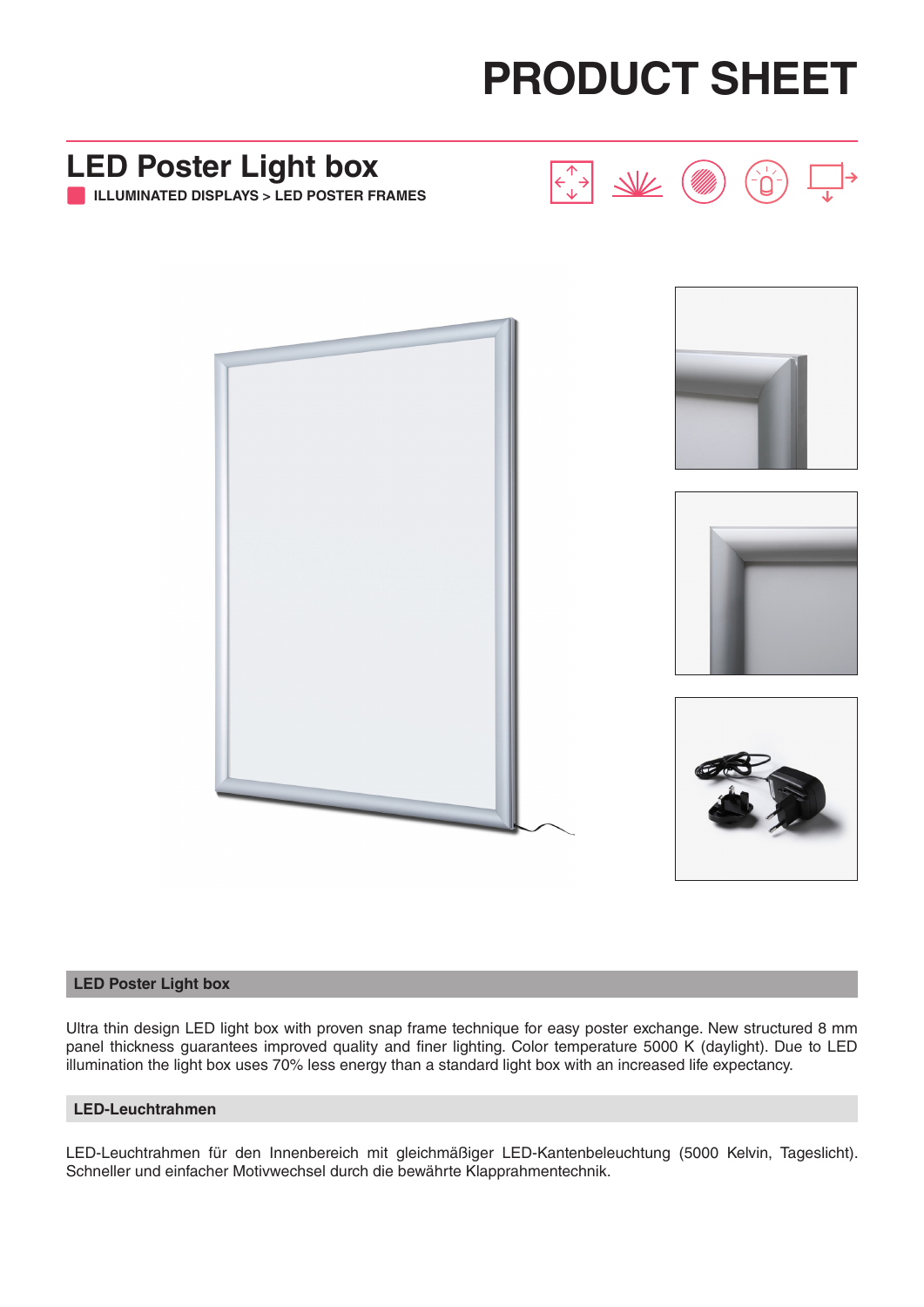# **PRODUCT SHEET**

### **LED Poster Light box**

**ILLUMINATED DISPLAYS > LED POSTER FRAMES**